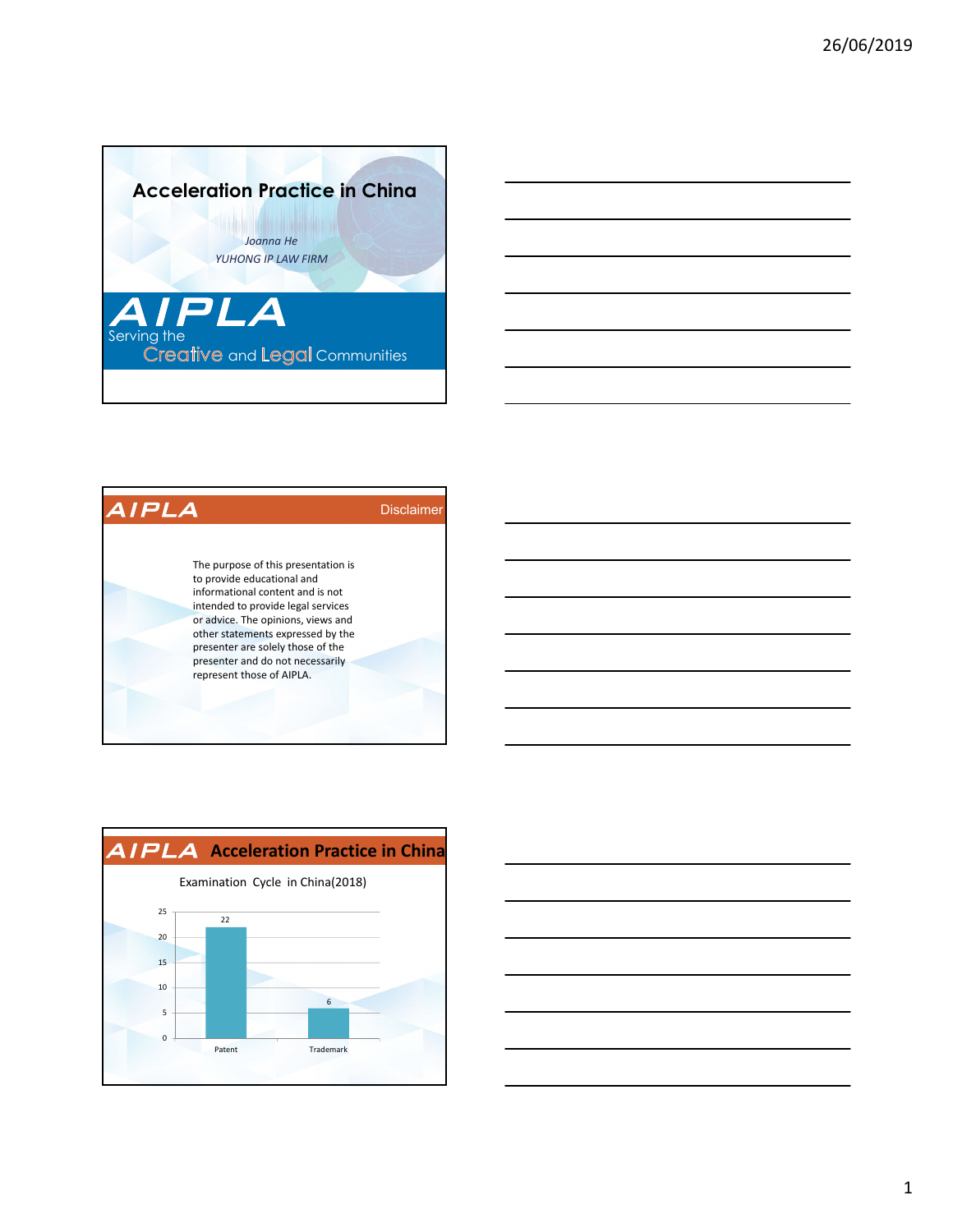



#### **AIPLA** Acceleration Practice in China

Type of cases that can be applied for priority examination

- invention application at the substantive examination stage
- utility model and design application
- invention, utility model and design at the reexamination stage
- invalidation of invention, utility model and design

#### **AIPLA** Acceleration Practice in China

application or reexamination in one of the following situations may request a priority examination:

- energy conservation and environmental protection
- new generation information technology
- biology
- high‐end equipment manufacturing
- new energy resources
- new materials
- new energy vehicles
- intelligent manufacturing
- other national focused development industries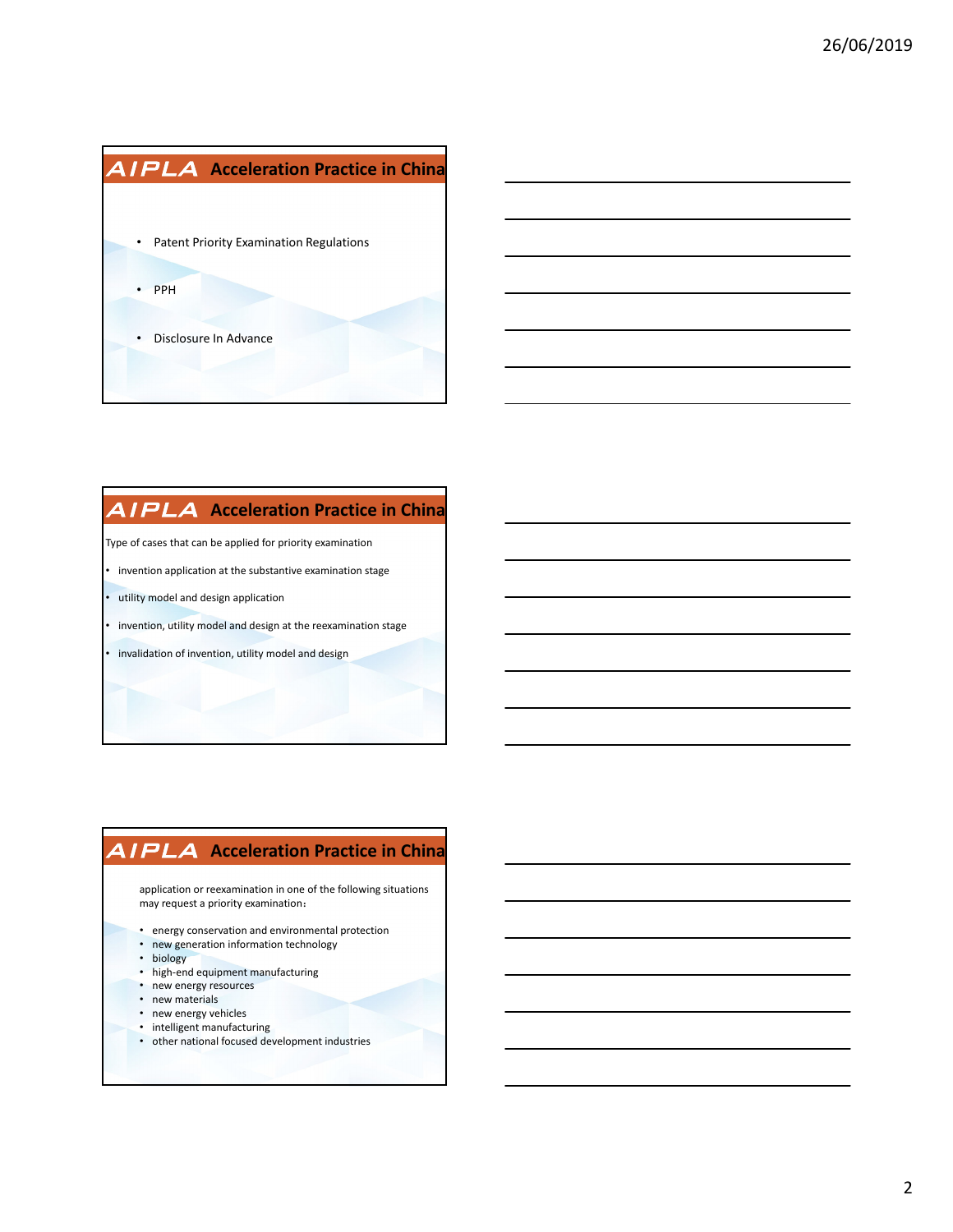### **AIPLA** Acceleration Practice in China

Patent Priority Examination Regulations

- industry highly encouraged by the municipal people's government
- technology or product updates fast in the Internet, big data,
- cloud computing, etc.
- the application could be verified to be ready to implement or
- has already begin to implement
- the first Chinese application
- Other significant importance to national interests or public interests requires priority examination



### **AIPLA** Acceleration Practice in China

Patent Priority Examination Regulations

- industry highly encouraged by the municipal people's government
- technology or product updates fast in the Internet, big data,
- cloud computing, etc.
- the application could be verified to be ready to implement or has already begin to implement
- the first Chinese application
- Other significant importance to national interests or public interests requires priority examination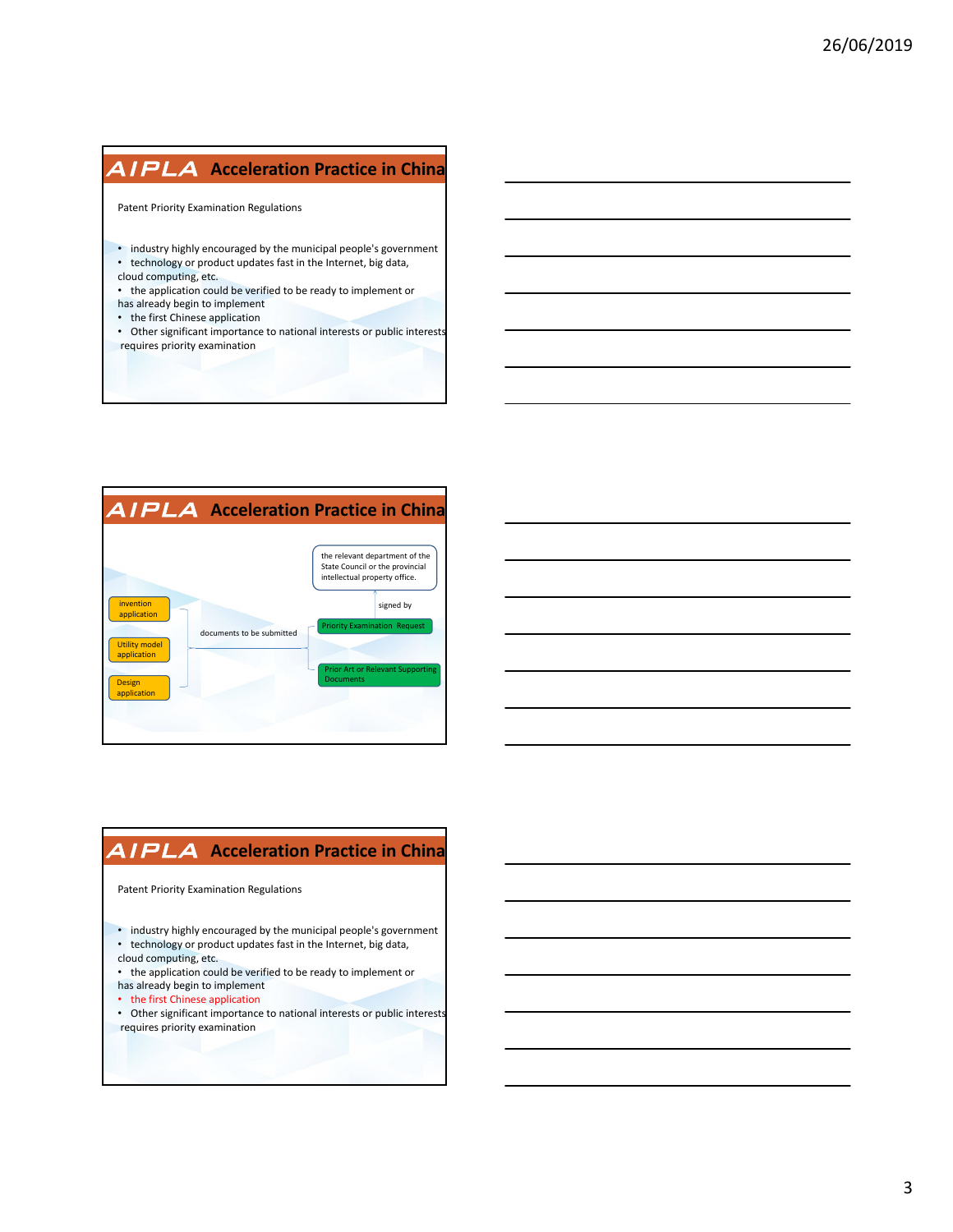| <b>AIPLA</b> Acceleration Practice in China                |                                                                                                                                                                                                          |
|------------------------------------------------------------|----------------------------------------------------------------------------------------------------------------------------------------------------------------------------------------------------------|
| Reexamination<br>documents to be submitted<br>Invalidation | the relevant department of the<br>State Council or the provincial<br>intellectual property office.<br>signed by<br><b>Priority Examination Request</b><br><b>Relevant Supporting</b><br><b>Documents</b> |

| ______  |
|---------|
| _______ |
|         |
|         |

| the following period from the date of approval: | If the CNIPA approves to conduct a priority examination, it shall close the case within |
|-------------------------------------------------|-----------------------------------------------------------------------------------------|
| Case types                                      | period of approval (months)                                                             |
| Invention application                           | 12                                                                                      |
| Utility model and design<br>application         | $\mathcal{P}$                                                                           |
| Reexamination                                   | $\overline{7}$                                                                          |
| Invalidation of Invention and<br>utility model  | 5                                                                                       |
| Invalidation of design                          | $\overline{4}$                                                                          |



|                                | <b>AIPLA</b> Acceleration Practice in China |  |
|--------------------------------|---------------------------------------------|--|
| Deadline for the each response |                                             |  |
|                                |                                             |  |
| <b>Invention application</b>   | Utility model and design application        |  |
| 2 months                       | 15 days                                     |  |
|                                |                                             |  |
|                                |                                             |  |
|                                |                                             |  |
|                                |                                             |  |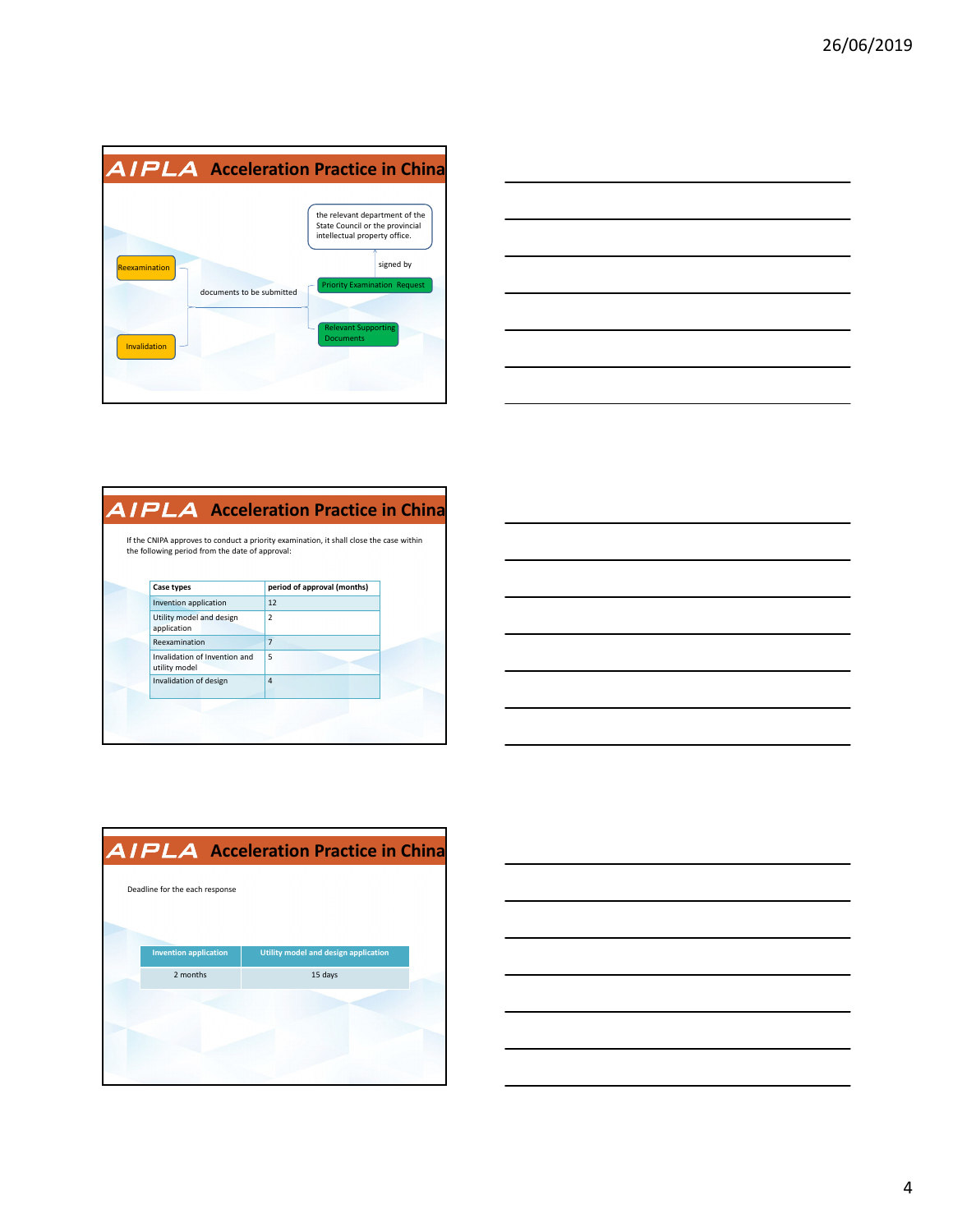# **AIPLA** Acceleration Practice in China

Termination of Priority Examination (application)

- Voluntary Amendment after the approval of priority examination
- The response was overdue
- False documents
- Abnormal application

## **AIPLA** Acceleration Practice in China

 ${\sf Termination}$  of Priority Examination  $\hspace{0.1mm}$  (reexamination and invalidation  $\hspace{0.1mm}$ 

- The response was overdue
- The invalidation request petitioner supplements evidence
- The patentee modifies claims in a manner other than deletion
- Reexamination or invalidation procedure was suspended
- The trial of the case relies on the conclusion of the examination of other cases
- Complicated cases and approved by the Director of the Patent Reexamination Board